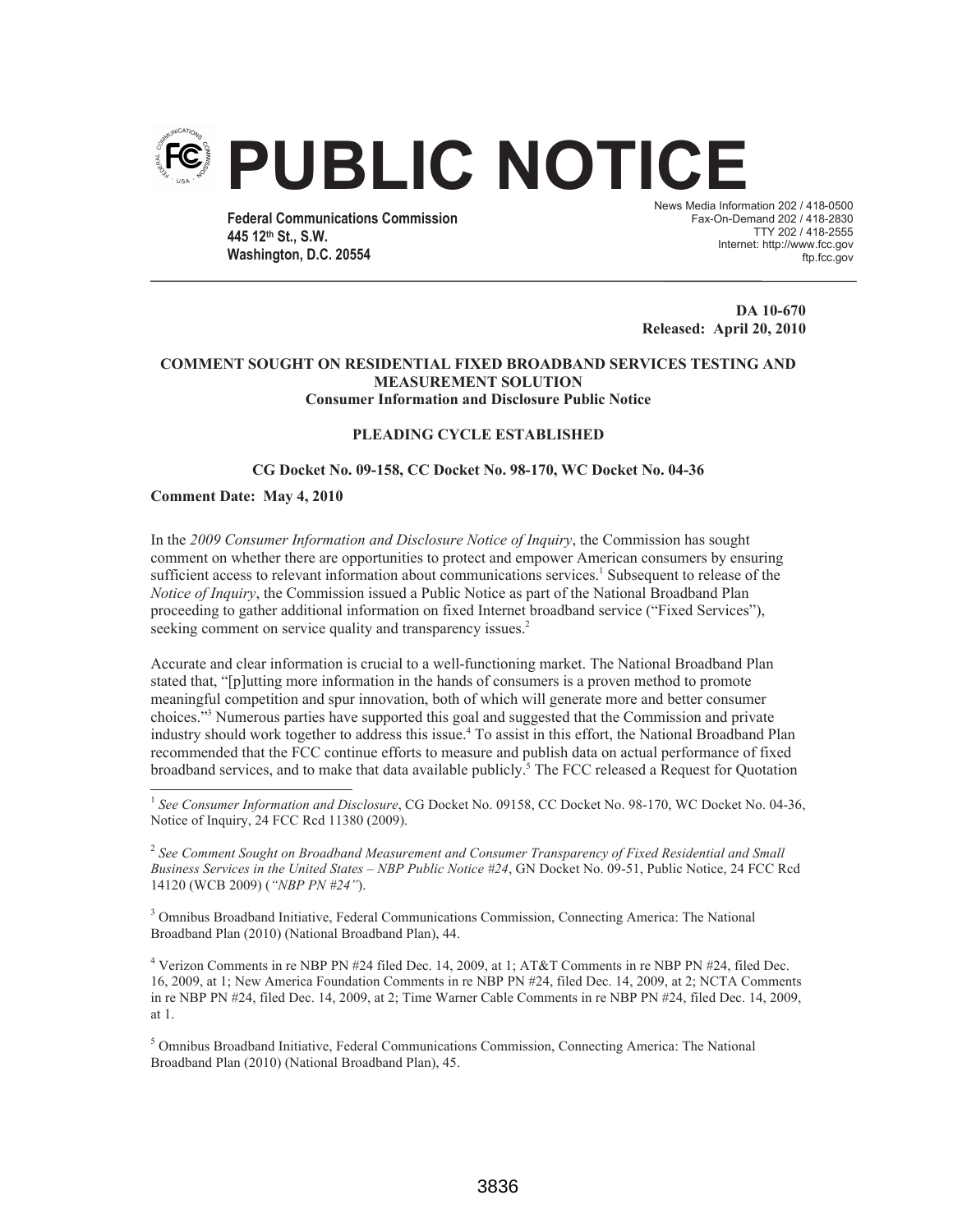("RFQ") pursuant to this recommendation, and has recently contracted with a third-party, SamKnows Limited, to begin this effort.<sup>6</sup> In this Public Notice, we seek comment on the methodology SamKnows proposes to adopt.

The following sections outline the approach of SamKnows to accurately measure broadband performance. There are five main elements to the approach:

# **1. Development and recruitment of panel of respondents**

The recruitment strategy has been developed following a similar project in the UK, which SamKnows carried out on behalf of Ofcom, the independent regulator and competition authority for UK communications industries.<sup>7</sup>

Panelists are selected on the basis of how they relate to the broadband population rather than any demographic criteria. The only pre-requisite of the recruitment is that the eventual panel is representative of the 'broadband population' in terms of technology, geography and service level.

Therefore, the recruitment strategy is to initially solicit volunteers through a media campaign using social and traditional media, such as consumer and technology press, alongside Twitter and independent bloggers and opinion formers. This campaign would ask consumers whether they would like to volunteer for a study to ascertain actual broadband speeds.

If interested, volunteers would be asked to complete a short form, to ascertain whether, taken in consideration with other volunteers, they are potentially representative of the 'broadband population' and to ensure that there are no conflicts of interest in participating in the study.

When a sufficient number of volunteers have been recruited, SamKnows' statisticians will look to select a sample of volunteers. The volunteers are asked to verify their line speed, by means of a web-based speed test. (Please note: it is widely recognized that an online speed test is not an absolute indicator of broadband speeds delivered; however, it is used in this instance as simply an indicator of performance, rather than confirmation). The volunteers are also asked to complete an additional, non-intrusive questionnaire regarding their broadband connection, general Internet usage and perceived broadband performance.

This 'refined' pool is again reviewed by the SamKnows statisticians, who select what will become the US Broadband Performance Panel. Each successful panelist will be asked to complete a terms and conditions agreement, and on acceptance will be invited to join the project.

At any point during the project, should it become necessary to target a specific geography, technology, ISP or service level, ISPs that have expressed willingness to assist in this effort may be called upon to assist in the recruitment. At no point during this process do the ISPs have access to the panelist details; their role is to point prospective volunteers to the SamKnows sign-up page, whereupon the volunteers become part of the pool. Whether a volunteer is invited to join the panel is determined by the SamKnows statisticians.

<sup>6</sup> Additional information on SamKnows limited can be found at www.samknows.com.

 $<sup>7</sup>$  Additional information on SamKnows work with Ofcom can be found at</sup> www.samknows.com/broadband/performance.php?page=performance-ofcom-and-samknows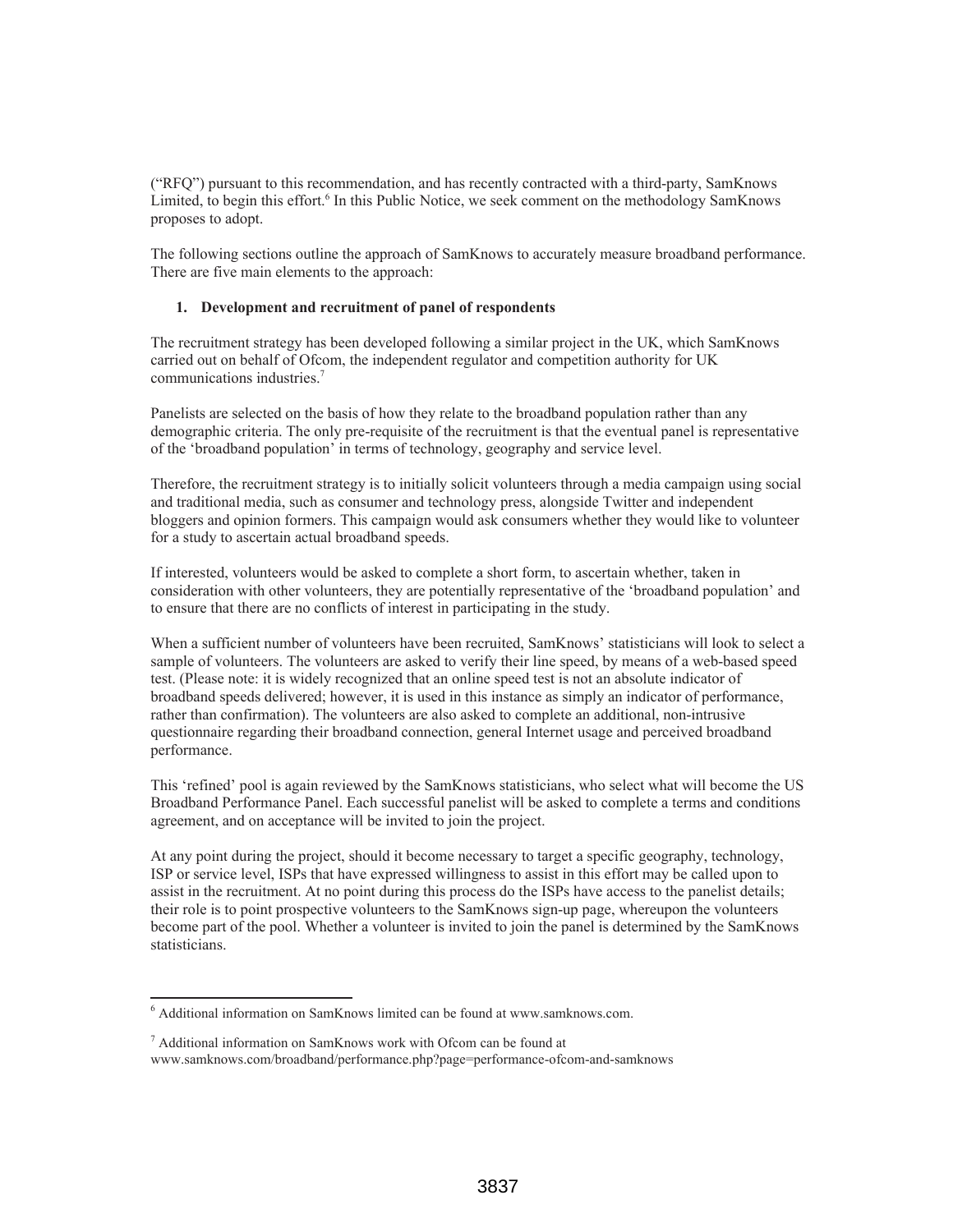Throughout this project, SamKnows will adhere to a strict opt-in policy that ensures that only consumers who wish to participate in the panel are included.

Each panelist will have access to his/her own broadband performance data via a secure login.

# **2. Data collection & tests**

The SamKnows solution operates by having each panelist install a custom piece of hardware with specially designed pre-loaded test software – the SamKnows Whitebox – behind their modem. This Whitebox is programmed not only to run a sequence of performance tests over the ISP network, but also to assess a consumer's experience in web browsing and other typical Internet activities.

The SamKnows solution's topology means that it is able to measure, collect and report performance data not only over the panelist's ISP network (specially designed performance tests from modem to Internet gateway), but also to test the performance that consumers actually experience (web and other typical Internet use from behind the modem to the public Internet). Each Whitebox is programmed with a random start time. Starting at this time, each Whitebox runs its tests every sixty minutes, 24 hours a day, 7 days a week. The Whitebox tests are summarized below:

| Application                      | <b>Description</b>                                                                                                                                         |
|----------------------------------|------------------------------------------------------------------------------------------------------------------------------------------------------------|
| Web surfing                      | Browsing of typical web sites containing HTML, images<br>and small rich media objections, e.g., Flash-based banner<br>advertisement.                       |
| Video download<br>(peer to peer) | Downloading of TV show or movie from a legal P2P site.                                                                                                     |
| Video Streaming                  | Streaming of a TV show in real time (Hulu).                                                                                                                |
| File download                    | Downloading of large data files using HTTP or FTP, e.g.,<br>downloading new device drivers or software packages.                                           |
| File upload                      | Uploading a large file to a server using HTTP or FTP, e.g.,<br>uploading a video to YouTube.                                                               |
| Online gaming                    | Online gamers value low latency and delay when sending<br>or receiving data to a gaming server.                                                            |
| <b>VOIP</b>                      | Quality and reliability of VOIP calls are determined by a<br>number of factors. Specific metrics includes: packet loss,<br>jitter, and available bit rate. |

SamKnows will measure, collect and report the following data on an ongoing basis:

- Data speed (being a combination of the Download and Upload Speed)
- Data usage
- Download speed
- Upload speed
- Latency
- Jitter
- Availability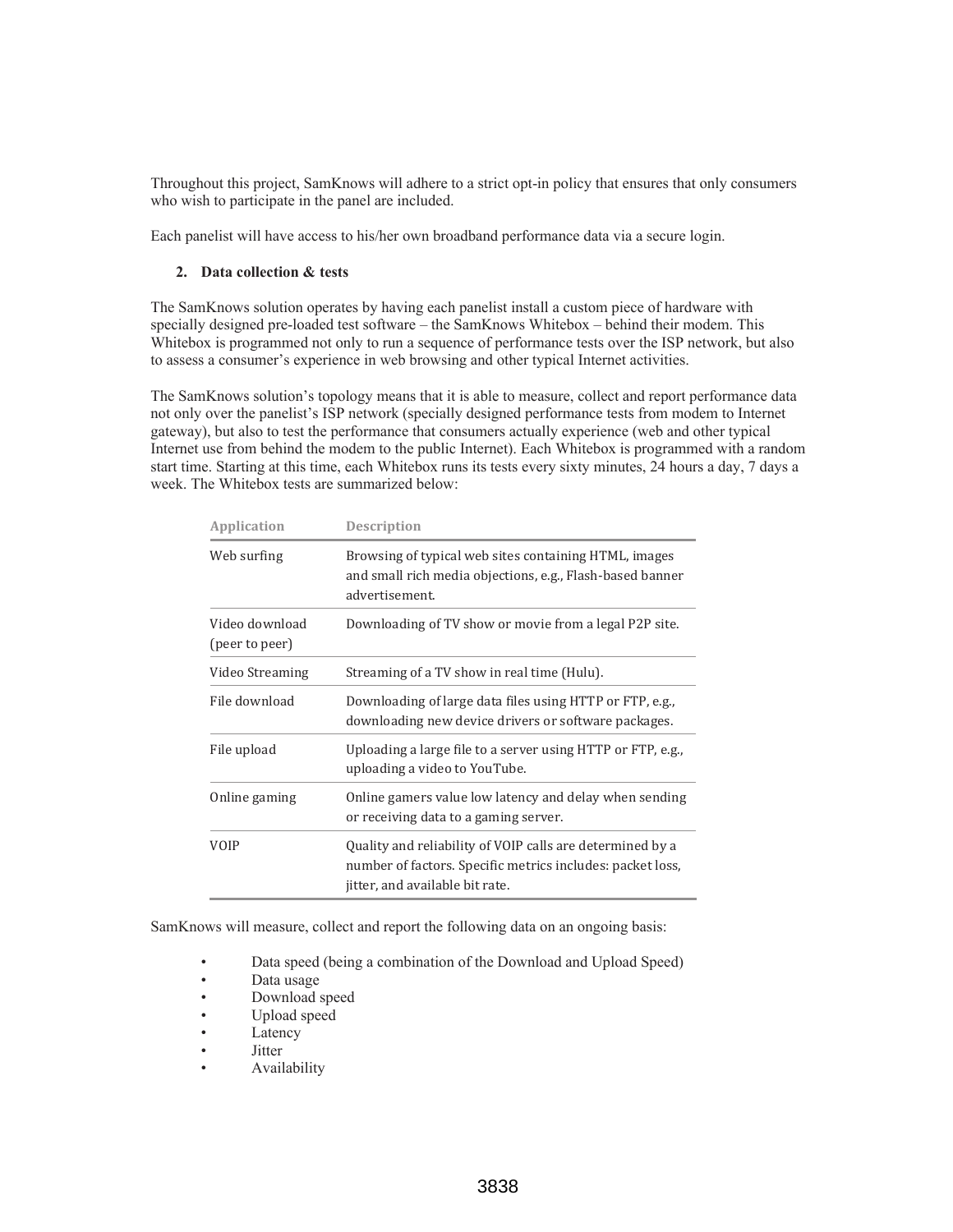- Packet loss
- DNS resolution time (measured in milliseconds)
- DNS failures (measured as a percent of total DNS requests)
- Web page load time (measured in milliseconds)

SamKnows is a member of the Measurement Labs (M-Labs) research consortium. We will use the M-Labs infrastructure as destinations for our remote tests during this project. In addition, SamKnows will engage with the ISPs to encourage them to also host test nodes within their networks.

# **3. Maintaining consumer privacy**

SamKnows will maintain the following safeguards to ensure the security and confidentiality of the personally identifiable information (PII) of its panelists:

Administrative safeguards: Whiteboxes are assigned a unique identifier, referred to as the hostname. All communications and data sent between the Whiteboxes and the data clusters are linked via the hostname. All data which the back-end servers then store, process and report upon are only referenced via the hostname; the PII of panelists is never included in reports or data exports. All data sent between SamKnows and third parties is encrypted and sent via SCP or SFTP. The SamKnows architecture is regularly scanned and audited for security issues.

Technical safeguards: The SamKnows architecture is based around the Linux operating system; the Whiteboxes and back-end servers are hardened using standard industry methods. Panelists have no remote or local access to their Whitebox over their LAN or through the Internet. Back-end servers are protected via layered hardware firewalls. SamKnows administrators access back-end servers via IPSEC VPN to hardware firewalls and SSH via SSH keys to the physical servers. All communications between Whiteboxes and data control servers are encrypted using SSL over HTTPS.

Physical safeguards: The SamKnows servers are hosted in high security data premises with 24-hour security personnel, CCTV and access control systems. Data center architecture is replicated between multiple data centers for resilience against provider network outages and critical hardware failure.

Data from the program is collected, aggregated, analyzed, and reported using a strict protocol, designed to ensure confidentiality, as follows:

- Panelist data is initially collected into a database which is hosted within a secure facility.
- Redacted and/or aggregated data is exported from this database using pre-programmed database scripts. This data has been stripped of all PII.

• This redacted/aggregated data is routed to the SamKnows project statistical team for further analysis and reporting.

• This dataset is routed back to the technical team for insertion into the SamKnows reporting architecture, which deploys reports according to pre-programmed scripts.

## **4. Data analysis and presentation**

All data collected from a specific ISP network are fully disclosable to that ISP, including the detailed nongraphical data gathered.

Under the terms of our panel contracts and relevant data protection legislation, the granular ISP network performance data is not disclosable to another competitor network. However, performance data from all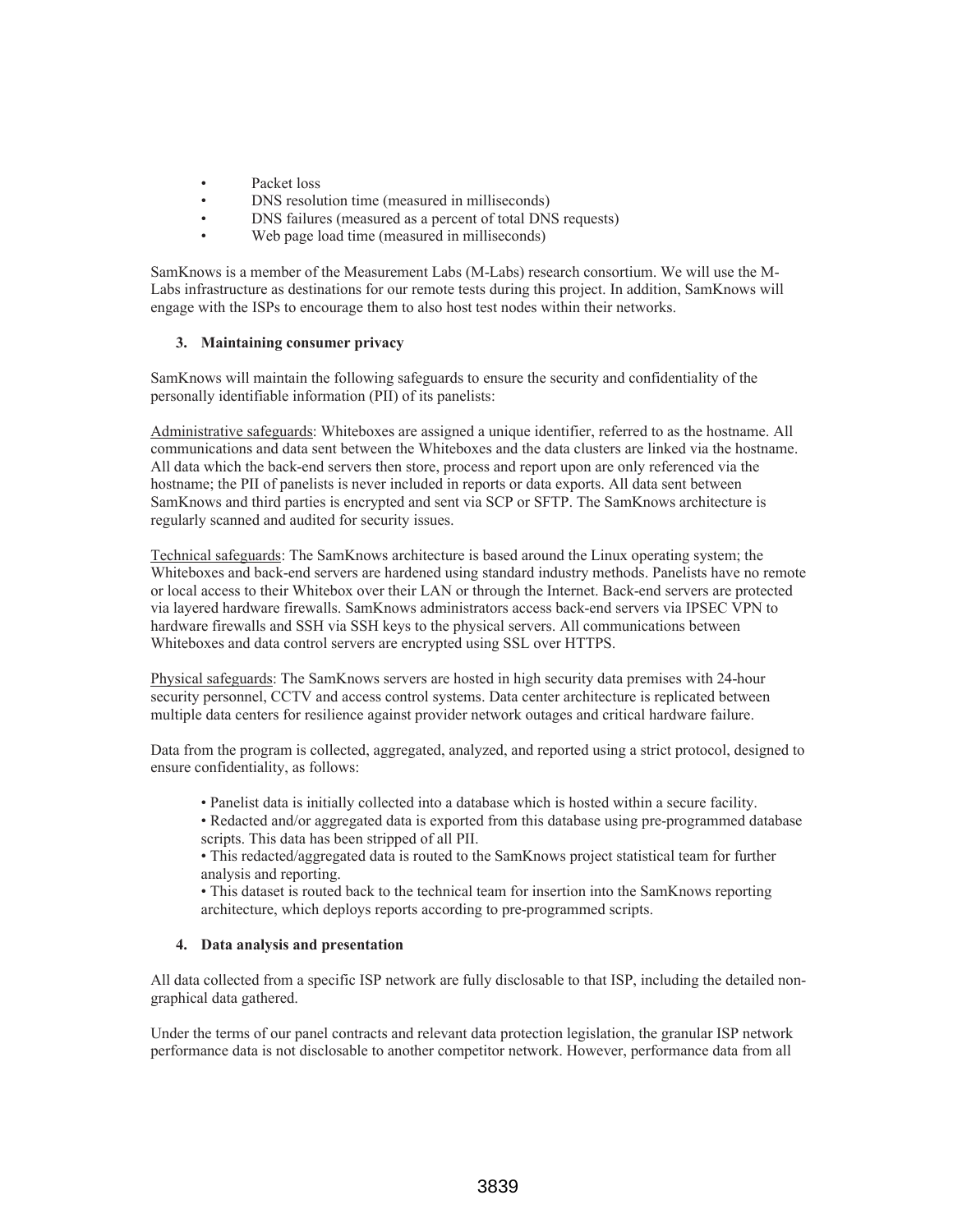networks is statistically weighted and combined into a number of benchmarks as a comparison for an ISP's own network's performance in each test area.

SamKnows will develop an online forum for participating panelists where they will be able to access a dashboard on performances related to their ISP package for aggregated benchmark of performance.

Panelists will be invited to provide the following information:

- Name
- Full zipcode  $(+4)$
- Email address
- Telephone number (for support reasons)
- Name of broadband provider
- Advertised speed of panelist's Broadband Package
- Confirmation of no employment relationship with ISP considered
- Number, gender and age of people in household
- Whether broadband package is "unlimited" or "capped"
- Exceed monthly allowance (if exceed, panelist rejected)
- How often panelist surfs the Internet
- How often panelist watches online video
- How often panelist watches online TV
- How often panelist watches online films
- How often panelist makes calls via the Internet
- How often panelist plays games online
- How often panelist listens to online audio
- How often panelist downloads music
- Panelist's overall satisfaction with his/her broadband connection

The following will be derived:

- Region
- Density urban, sub-urban and rural
- An accurate estimate of length of line from the panelist's premises to the relevant exchange

Information to be provided in relation to each panelist each month:

- DSL or DOCSIS connection metrics
- Application layer, service specific performance metrics
- Time varying performance

Reporting System: SamKnows has built a proprietary reporting system to publish the data. This system has been designed to pull data from other tests run by 3rd parties to allow real-time comparison. The SamKnows panel monitors networks according to a series of proprietary and regulator-certified tests that provide results in three main areas:

#### Speed:

Web download and web upload speed, DNS response time, website load time and latency.

#### Integrity:

Packet loss, failed web requests and failed DNS queries within the network.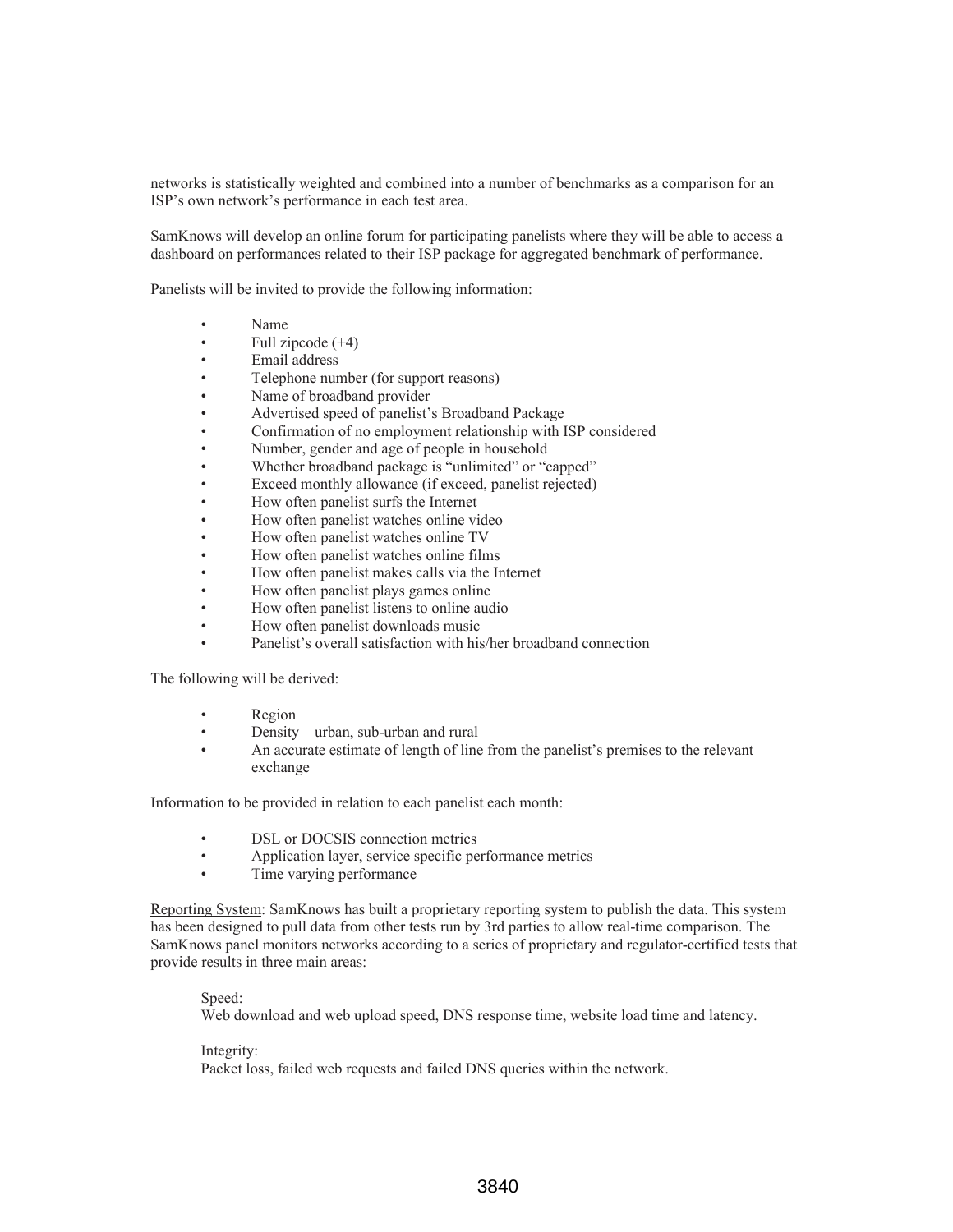Multimedia performance: Audio/visual packet loss, jitter and overall streaming performance.

FCC Data: SamKnows will format and send the Project Data to the FCC on a quarterly basis. SamKnows will supply the FCC with data by panelist on an aggregated basis (i.e. one value per month for each panelist.) The FCC will also have access to the dynamic reporting system described above.

The following variables are supplied for all panelists

- ID
- ISP
- Headline speed
- Access technology (DSL, cable)
- Region
- Rural/urban
- Straight-line distance from exchange

Public Website: The FCC and SamKnows will make available a public version of the real-time reporting website. This public version will contain summary reports of actual service coverage by region and provider. This data will be made available separately to the FCC in aggregated form, for the purpose of creating a broadband performance report that will be published to the general public.

Publicly Accessible Data: SamKnows will also make the raw data available to researchers on a periodic basis, with all PII removed. This will allow academics to study this data freely.

## **5. Flexible, configurable and scalable framework**

The SamKnows framework has been designed to enable any number of tests to be deployed to a distributed (and representative) number of homes. Furthermore, although the initial requirement is for 10,000 homes, the SamKnows infrastructure can scale to many times this number.

The SamKnows test software can also be embedded onto other hardware such as routers, gateways, games consoles, etc.

---------

We seek public comments generally on this approach, as well as specifically on the five elements described above.

This matter shall be treated as a "permit-but-disclose" proceeding in accordance with the Commission's *ex parte* rules. *See* 47 C.F.R. §§ 1.1200, 1.1206. Persons making oral *ex parte* presentations are reminded that memoranda summarizing the presentations must contain summaries of the substance of the presentations and not merely a listing of the subjects discussed. More than a one- or two-sentence description of the views and arguments presented generally is required. *See* 47 C.F.R. § 1.1206(b). Other rules pertaining to oral and written *ex parte* presentations in permit-but-disclose proceedings are set forth in section 1.1206(b) of the Commission's rules, 47 C.F.R. § 1.1206(b).

**All comments should refer to CG Docket No. 09-158, CC Docket No. 98-170, WC Docket No. 04-36. Please title comments responsive to this Notice as "Comments—Consumer Information and**